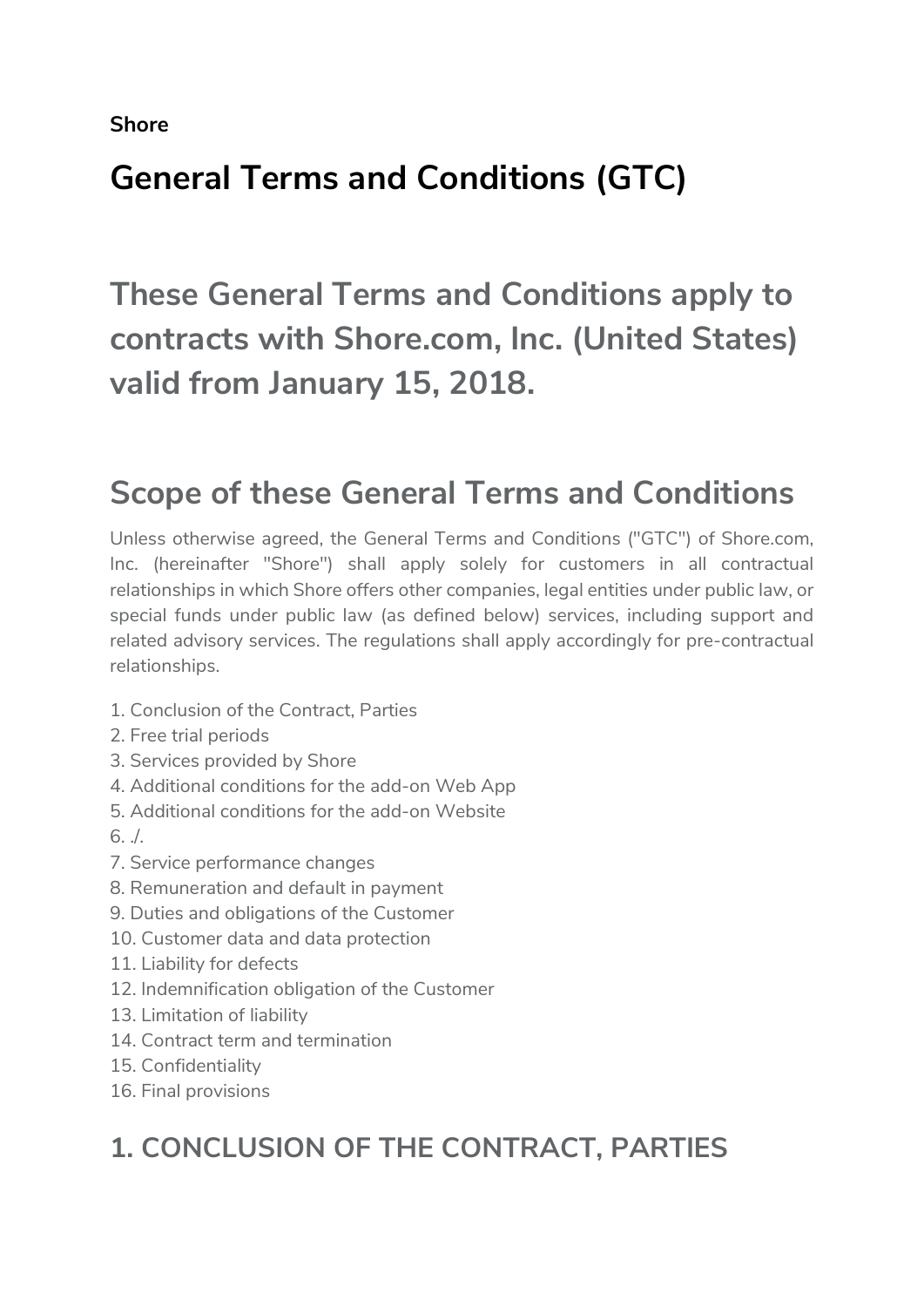1.1 Shore. Shore offers a web-based software for online appointment booking and customer management (hereinafter "Software") for small and medium-sized companies on the website www.shore.com.

1.2 Contract. The order form that the Customer has signed, these GTC and the list of service specifications on Shore's website regarding the respective Service Plan booked by the Customer (which can be found in the Full Feature List) ("Service Specification") shall jointly comprise the "Contract".

1.3 Conclusion of the Contract. The Customer concludes a fee-based contract with Shore, in which the Customer shall choose between the different Service Plans. The Contract shall be concluded once (i) the Customer signs an order form (offer) and Shore declares its acceptance of said order (order confirmation) by emailing the Customer to this effect, or (ii) the Customer and Shore agree upon the conclusion of a Contract by submitting an offer and declaring their acceptance (order confirmation) by email or fax or via Shore's website (or through a combination of these communication methods).

1.4 No contract with consumers. Shore does not provide its Services to consumers but exclusively for the commercial or independent professional activities of the Customer.

1.5 No right of revocation. As the Customer is not a consumer, he or she shall not have any legal right of revocation.

1.6 No validity of third-party GTC. The validity of any provisions which deviate from or go beyond the present provisions is excluded. This shall apply in particular to the general terms and conditions of the Customer, even if Shore accepts an order from the Customer in which the Customer refers to its general terms and conditions and/or the general terms and conditions of the Customer are attached thereto, and Shore does not contradict them.

#### 1.7 ./.

1.8 Use. The Customer must create a customer account (hereinafter: Account) before it can use Shore's software. The Customer shall be sent the required access data within the free trial period or no later than by the commencement of the Contract.

1.9 No use of Services by or on behalf of third parties. The customer's right to use Shore's Services shall be limited to business use by the company specified on the order form, including all legally dependent branches and sites in countries in which Shore operates. Surrendering use of or making the Services available to third parties, as well as their use by third parties, including affiliated companies, is prohibited. However, the customer shall be entitled to use the Shore Services to the contractually agreed extent to offer its services to end customers and to perform them.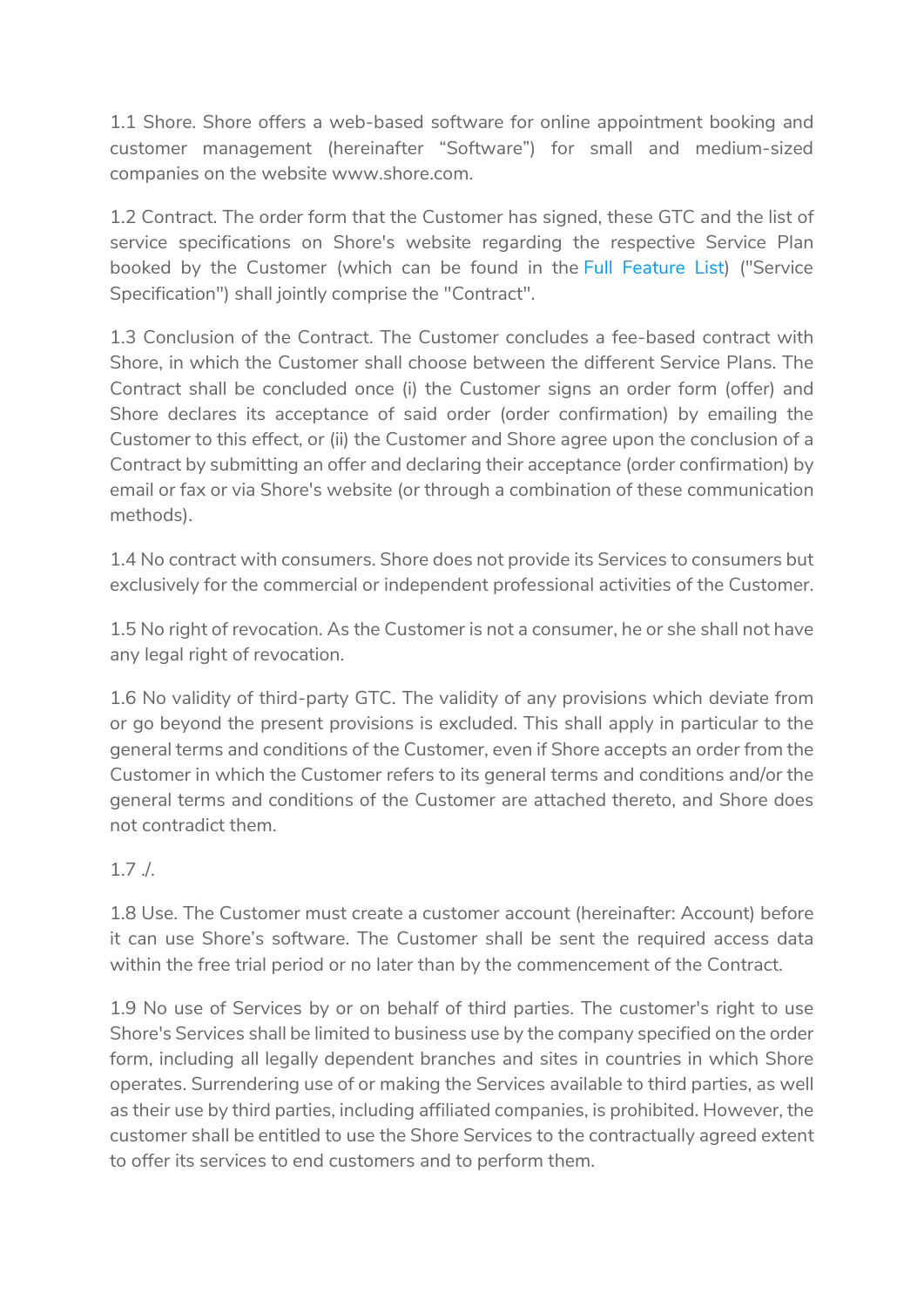## 2. FREE TRIAL PERIODS

2.1 The contractual relationship may start with a free trial period. The aim of the free trial period is to allow new customers to try out the Shore Services. Unless otherwise specified during registration, the trial period shall be 15 days.

2.2 When registering for a free trial period via the website www.shore.com, the Customer shall have the option of checking and correcting all information provided upon successful registration and creation of an Account. The registration shall only become binding once the Customer presses the "Next" button in the "Your Business" window. Until then, the process can be cancelled at any time by closing the browser window. Shore shall send the Customer a registration confirmation to the email address specified by the Customer.

2.3 Shore will assess your entitlement to a free trial period and limit it at its own discretion to prevent misuse if necessary. If Shore determines that you are not entitled to a free trial period, Shore reserves the right to revoke it and to shut down your access. Every Customer shall only be entitled to register once for a free trial period. Customers who have an existing contractual relationship shall not be eligible to participate. Shore shall be authorized to access data such as the device ID, the payment method or the email address which has already been used for an existing or a recently existing contractual relationship to check your authorization status.

2.4 The free trial period shall end automatically. If the Customer wishes to terminate the trial period early, it may do so by sending an email to inbound@shore.com before the trial period ends.

2.5 If you would like to continue to use your account after the free trial period has ended, you can conclude a fee-based contract on the use of the software with Shore by clicking on the remaining time of the trial period or at https://my.shore.com/contract. The Customer can select between various Service Plans with different scopes of service and features for a limited or unlimited number of users. The Contract with monthly or yearly invoicing shall be concluded in the Account. In order to do so, the Customer must first select the desired Service Plan and confirm the selection. Afterwards, it must also enter its payment information along with its company name and invoicing address. By confirming and sending this information, the Customer shall be deemed to have concluded a contract on the fee-based use of the software with Shore with monthly or yearly invoicing.

## 3. SERVICES PROVIDED BY SHORE

3.1 Overview. Shore makes the software with the respective selected service plans available to its customers for use over the internet, and renders further related services such as website development as well as hosting/operation (jointly "Services"). Shore's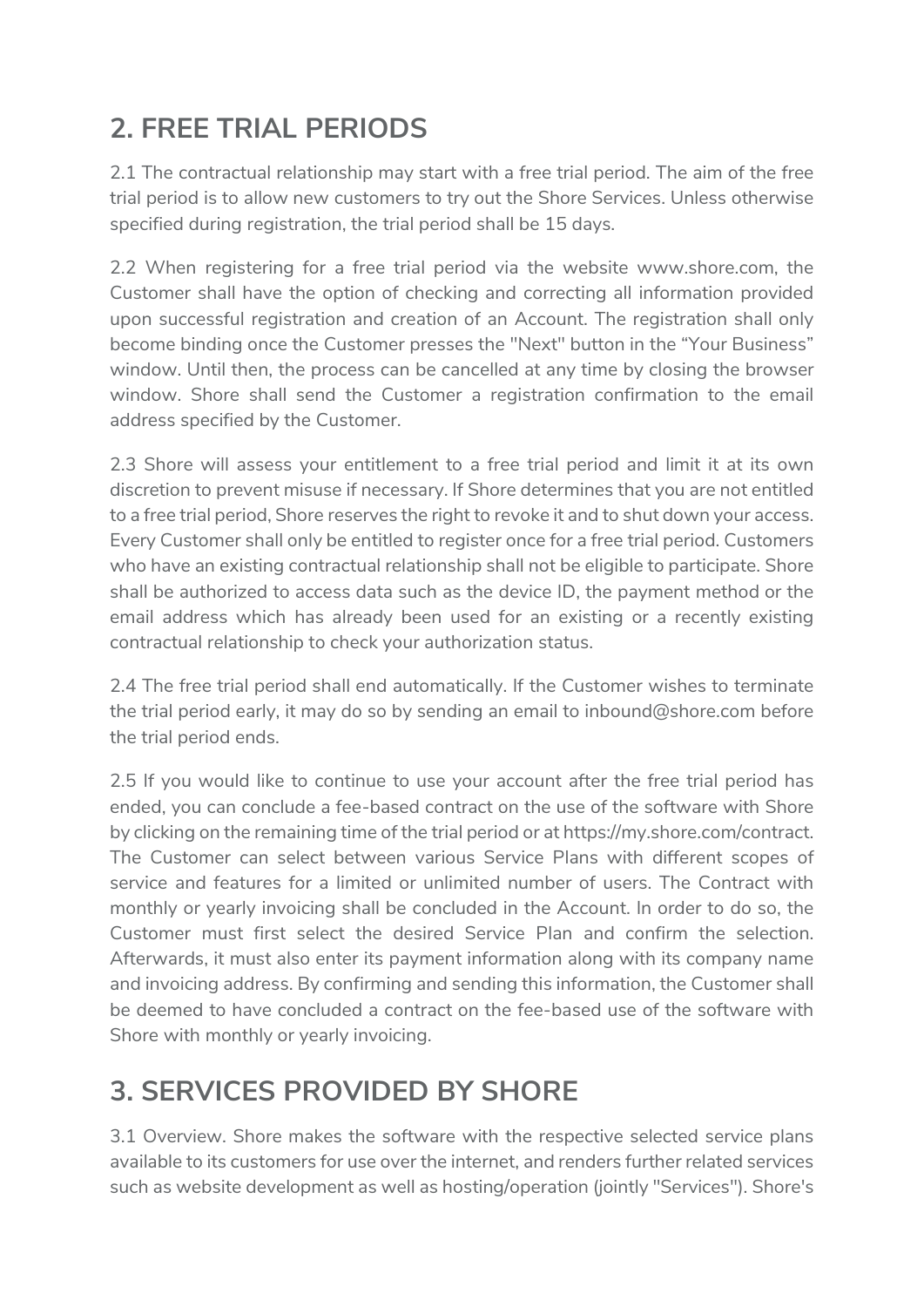Services consist of particular service plans which the Customer can order individually or together with other add-ons on the order form, over the website or in another form from Shore. Details on the scope of service of the respective booked Service plans are contained in the order form and the respective Service Specification.

3.2 SaaS. During the term of the Contract, the Customer shall obtain the non-exclusive, non-sublicensable and non-transferable right to access the respective Service plan using a browser and an internet connection, and to use the software exclusively to support its commercial or independent professional activities. This includes the right, to the extent necessary, to save and execute program codes (e.g. JavaScript) on the user's computer temporarily (e.g. in the computer memory or web cache)

3.3 Widgets. Shore shall make program codes available to the Customer for integrating particular functions of a Service Plan, especially Customer websites (e.g. websites on the basis of DUDA or Facebook fan pages) ("Widgets"). Shore hereby grants to the Customer, subject to the following provisions, the simple, nontransferable and non-sublicensable right to use the Widgets to integrate the respective Service plan into websites of the Customer (e.g. into the company's website and/or Facebook fan page), and especially to install them on servers operated by the Customer or one of its internet hosting service providers and to run the Widgets from there; this right shall be limited in time to the duration of this Contract. Complementary license and usage conditions of the relevant content management systems producers or social network operators (e.g. Facebook) may apply for the use of individual Widgets. In addition, the Widgets may contain third-party components which are subject to Open Source license terms. These terms shall take precedence over this Contract in the event of a conflict.

3.4 Other services rendered by Shore. Shore shall only render accompanying technical services, such as the import of existing data of the Customer into the Shore Business Cloud or the integration of particular functions into websites of the Customer, as well as other services which are not expressly agreed in the Contract or subsequently in text form only on the basis of a separate agreement.

3.5 Shore AdWords. Shore shall provide the Customer with the option of using Shore AdWords as part of the Shore Plus Service Plan. Shore AdWords is not available in some countries. The setup of Shore AdWords shall be included in the price of the Shore Plus Service Plan until an ad has been activated. The Customer can publish several ads within one AdWords campaign. The Customer shall specify the keywords for the search machine optimization, design its ads, and select its desired maximum daily budget in its account. The AdWords campaign is activated by clicking on the "Start campaign" button. If your ad is clicked on after it has been activated, your planned budget shall be debited until the maximum daily budget has been reached. You have the option of pausing your campaign at any time by setting the status to "inactive". Your budget will not be debited while the campaign is inactive. You can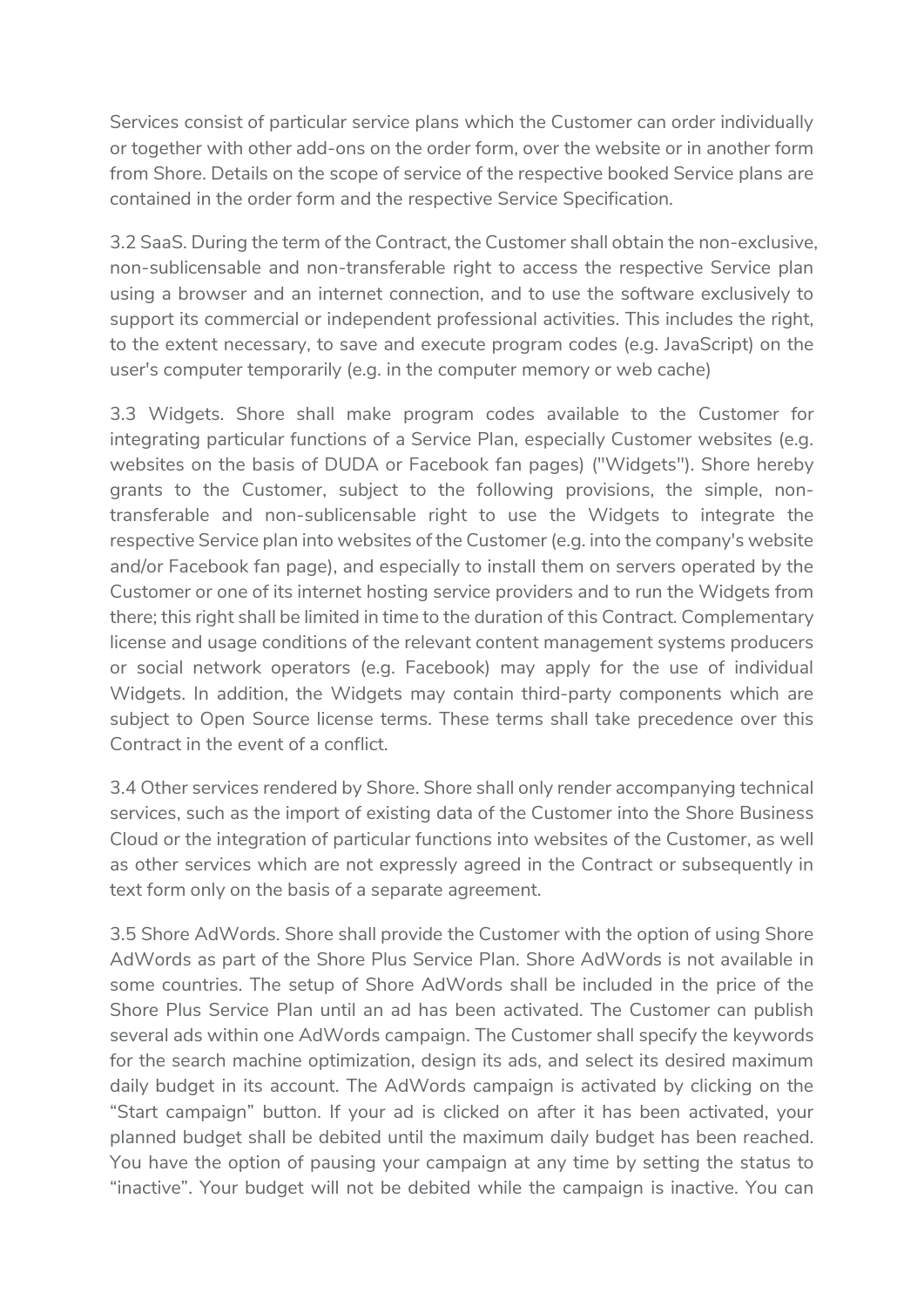reactivate your campaign by clicking on the "Activate campaign" button or by setting the status to "active". From this point, your budget shall be debited again when your ad in the search machine is clicked. The cost per click shall be determined on the basis of the keyword selected. The daily budget may be debited over the maximum budget limit, e.g. when the activated ad is clicked simultaneously. Any over-debiting shall be compensated with a corresponding credit.

3.6 Shore AdWords vouchers. If you spend a net budget of \$25 within 30 days of activating your first campaign, you shall receive a credit note of \$75 on the budget used beyond that. Depending on the budget used, this shall be credited to you in full or proportionally in the subsequent invoices. The service fee of 20% shall be invoiced on the budget used before debiting the credit note. The Customer shall not be entitled to claim for payment of unused voucher values. The vouchers are not available in all countries (currently available in Germany, Austria, Switzerland, Spain, France, United Kingdom, Italy, United States, Canada).

3.7 Availability. Shore shall provide access to the respective Services to the Customer with an availability as per the list of Service Specifications (cf. under Service Levels).

(a) Transfer point. Shore shall deliver its Services at the connection point of the data center to the internet used by Shore. The Customer shall be responsible for the internet connection between the data center and itself.(a) Transfer point. Shore shall deliver its Services at the connection point of the data center to the internet used by Shore. The Customer shall be responsible for the internet connection between the data center and itself.

(b) Actual availability. When determining the actual availability, failures due to force majeure (e.g. strikes, riots, natural disasters, epidemics) shall be disregarded. System stoppages by Shore which the company deems necessary for safety purposes, provided that Shore has taken adequate precautionary security measures (e.g. denial of service attack, severe vulnerability in a used third-party software without an available patch), or those which Shore undertakes because the Customer is in arrears with its contractual obligations (e.g. payment of the agreed fees) shall also be disregarded.

3.8 Support. Shore shall provide support free of charge to assist its customers with technical issues related to the use of its Services. The applicable support hours can be found in the footer of our website. Our support is not available on statutory holidays. The time until the first response to email enquiries may vary depending on capacity. Shore shall make every effort to react within a reasonable period of time. Enquiries received outside of regular support hours shall be deemed to have been received during the next business day. The support shall not include: general advice or training on marketing, legal advice, or setup work. Technical support for websites of the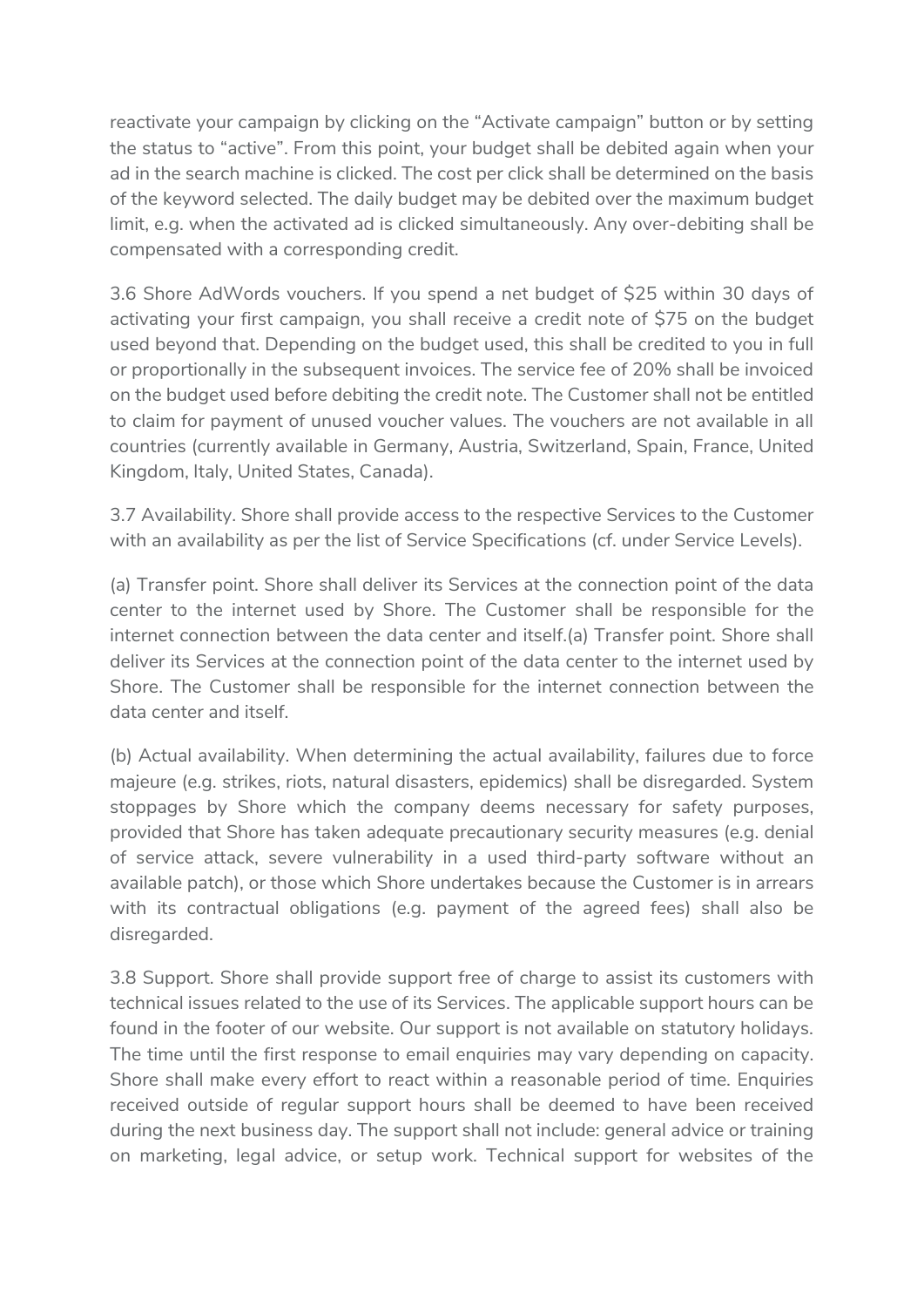customer shall only be provided in the context of the normal service support to the extent the Widget is directly affected.

3.9 No surrender of source codes, draft documentation or other information. All software, apps (whether web or native), websites, widgets and other Services, as well as such software which has been programmed for or on behalf of the Customer shall (unless otherwise agreed) be handed over to the Customer or the third party only in executable code and without documentation. The Customer shall have no claim to the surrender of the source codes, draft documentation or other information.

3.10 Services provided by third parties. Shore may employ third parties for the Service performance at its sole discretion; e.g. for the hosting of websites and apps, sending SMS and emails, and for online services to develop/provide apps.

## 4. ADDITIONAL CONDITIONS FOR THE ADD-ON WEB APP

4.1 If agreed upon in the Contract, Shore shall create on behalf of the Customer a native app based on a web app which is mobile-responsive.

4.2 If agreed accordingly, Shore shall carry out the following additional services over and above the development of the native app for the duration of the Contract:

- Operation and hosting of the native app as a technical service provider; and/or
- Maintenance of the native app, whereby (i) changes to content will be made as desired and implemented at any time and within the shortest possible time, and (ii) design or structure changes shall be undertaken twelve months after the first design/structure change at the earliest;
- Setting up projects in Google to enable the sending of push notifications (only for end use on Android devices).

4.3 Where Shore carries out the operation and hosting of the native app for the Customer, Shore will usually act solely as a technical service provider for the Customer. The Customer shall be responsible to its end customers as provider of the app for the content and the legality of the offer, and shall be identified as the app provider in its app.

4.4 Shore cannot ensure or guarantee the use of the link by end-customers. The Customer shall be solely responsible for promoting the app.

4.5 Native apps shall be deleted by taking the web app offline.

## 5. ADDITIONAL CONDITIONS FOR THE ADD-ON **WEBSITE**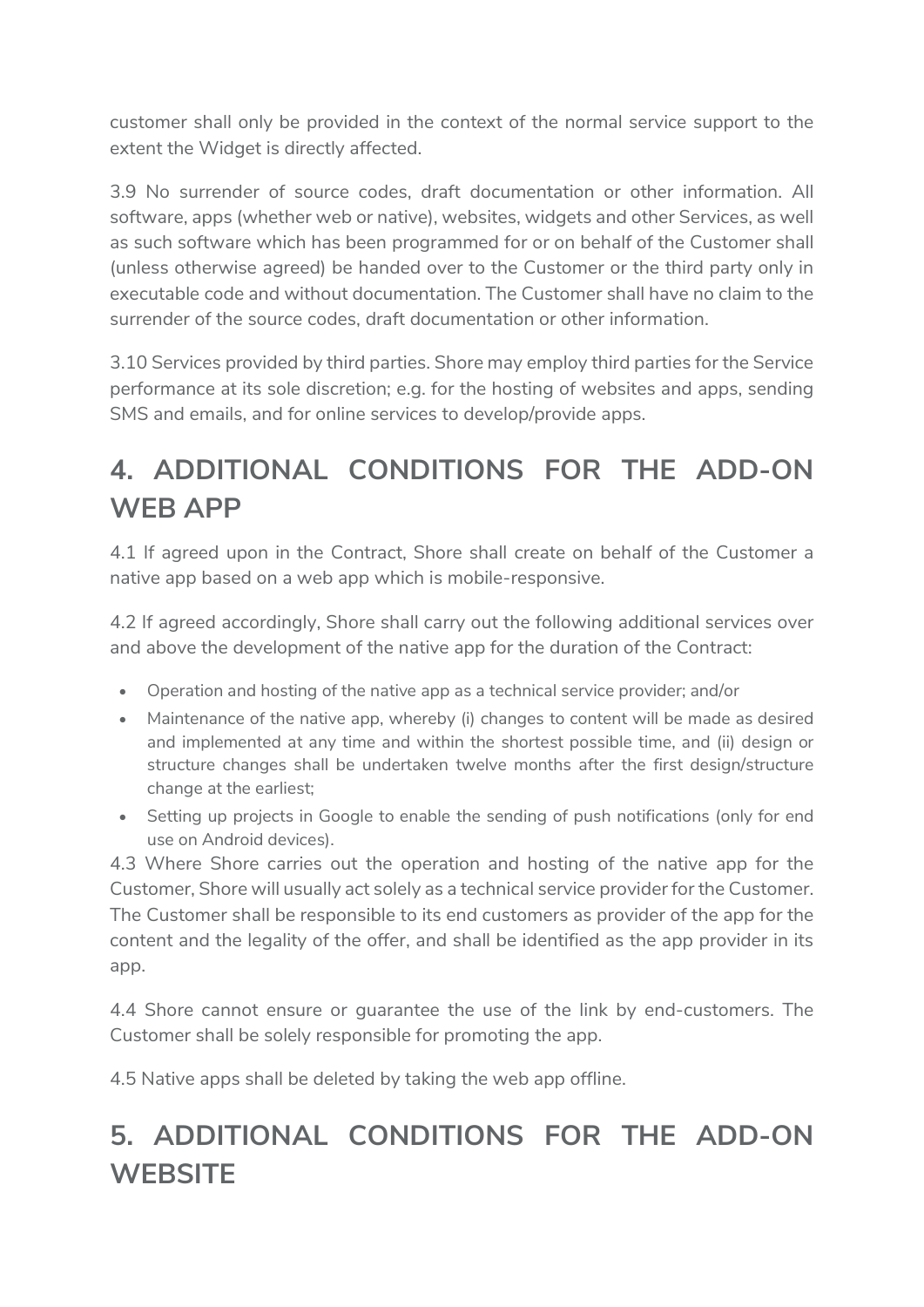5.1 If agreed upon in the Contract, Shore shall create a customer website and/or operate and host it as a technical service provider, as discussed with the Customer and specified within the corresponding Service Specification. The website is created using a website builder tool. Unless otherwise agreed, the Customer website shall be built live, but not listed in Google. However, Shore cannot guarantee that the Customer website will not be traceable and accessible over Google.

5.2 After termination of the Contract, the Customer shall receive the authorization code of the Customer website. From that moment, the Customer shall be responsible for any licenses, rights of use and exploitation which may be necessary for operating this website.

5.3 At the request of the Customer, Shore shall support the Customer with moving the Customer website and/or with obtaining any necessary licenses, rights of use and exploitation against payment of appropriate remuneration.

#### 6. ./.

## 7. SERVICE PERFORMANCE CHANGES

7.1 The Customer is aware that Shore's Service plans contain a standard software technology which is either provided as a "software as a service", meaning that many customers have access to one centralized system, or which largely functions automatically. The economies of scale resulting from such a multi-tenancy or automated model can be only exploited if the solution is a single software product which can be further developed. The Parties therefore agree as follows:

(a) Good cause. Shore shall be entitled to modify its Services, Service plans, Portal pages and Widgets (including the system requirements) for good cause at any time. One such cause shall exist in particular if the change is necessary because of (i) a need to adapt to a new legislation or jurisprudence, (ii) to protect the system security, or (iii) to prevent abuse.

(b) Further development. In addition, Shore can make reasonable changes to its Services, Service plans, Portal pages and Widgets within the scope of ongoing further development (e.g. deactivation of old functions which will largely be replaced with new ones), particularly to adapt to technical progress.

7.2 Shore will inform the Customer about major and potentially adverse changes in good time, usually four weeks before they come into effect. If the legitimate interests of the Customer may be detrimentally affected by a change, i.e. to the extent that adherence to the Contract can no longer be reasonably expected, the Customer may terminate the affected Service plan with notice of one week before the announced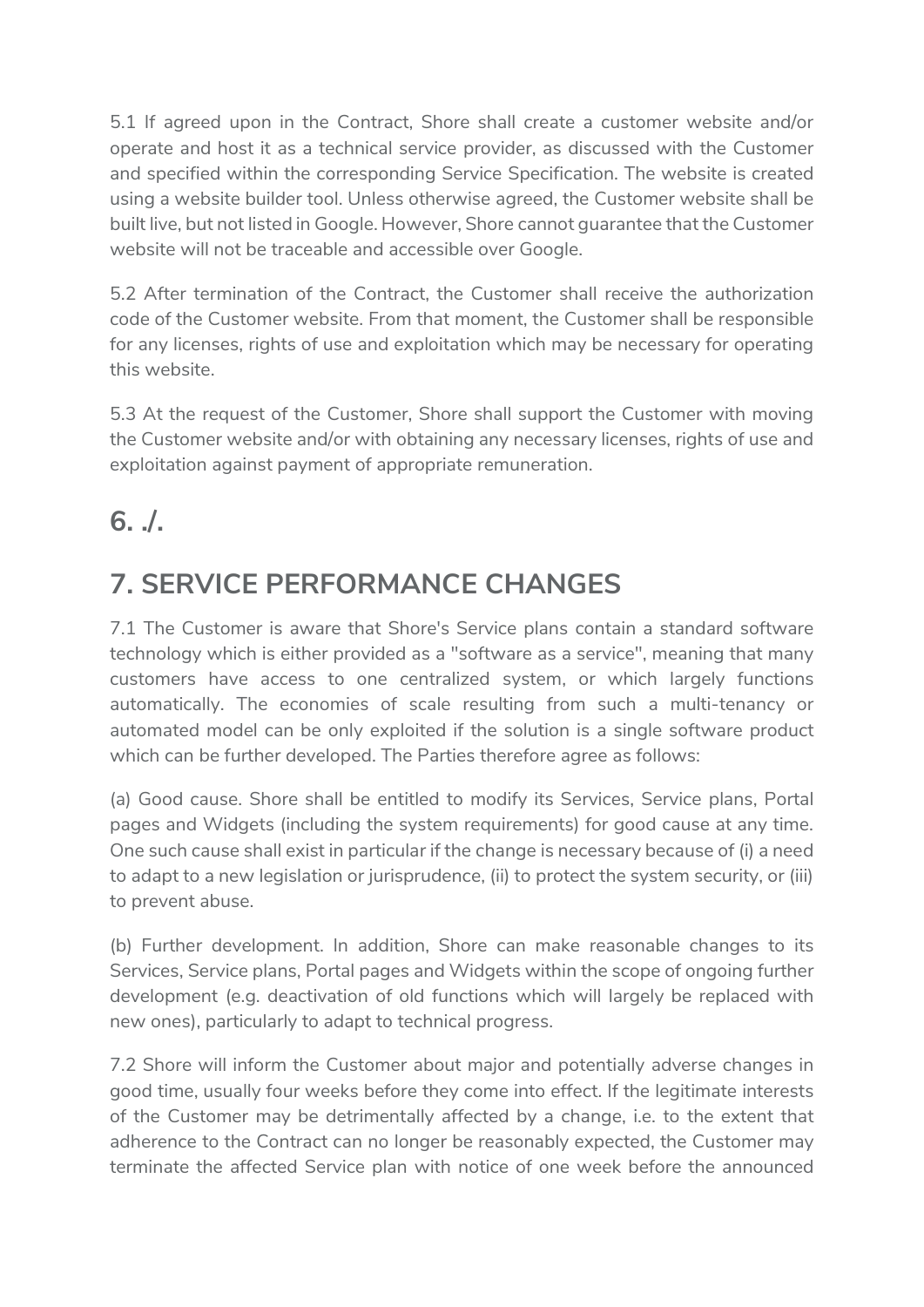amendment enters into force. If the Customer does not serve notice, the change shall come into effect on the specified date. Shore shall point this out in the information.

#### 8. REMUNERATION AND DEFAULT IN PAYMENT

8.1 Remuneration. For the provision of the Services during the Contract term, the Customer shall owe Shore the agreed remuneration outlined on the order form or later contractual amendments/supplements. The remuneration shall consist of a (usually recurring) basic fee for the selected Service plan and, where required, a usage-based usage fee (e.g. for sent SMS) and a one-time setup fee.

8.2 Special regulations on Shore AdWords. Regarding the use of Shore AdWords, the Customer can determine its planned budget for search engine marketing on a daily basis. The Customer agrees that the actual accruing fees for clicks can be up to 15% over the selected daily budget. The actual costs for placing advertising texts with the search engine and portal operators shall be invoiced by Shore at the beginning of each month for the previous month. Shore shall charge an additional service fee in the amount of 20% of the AdWords costs actually incurred by the Customer after activating the Shore AdWords campaign. This fee shall also be charged on the budget used as part of the redemption of a voucher.

8.3 Payment date. Unless otherwise agreed, the basic fee shall always be due in advance and the usage fee at the end of the respective billing cycle. The setup fee shall be due upon conclusion of the Contract.

8.4 Invoicing. Shore shall invoice its fees at the start of the Contract and thereafter on the same day of the next calendar month (e.g. if the Contract is concluded on 12 February, the subsequent invoices shall be issued on 12 March, 12 April, etc.). The basic fee shall be invoiced in advance; a possible usage fee shall be invoiced after the relevant usage. If an annual payment cycle is agreed, the basic fee shall be invoiced at the start of the Contract and then in each new contractual year in advance. Invoicing shall be performed by sending an invoice as a PDF to the email address stated on the order form.

8.5 Payment. The payment of the invoiced amounts shall be paid – unless otherwise agreed – by means of Shore's external payment provider, being automatically deducted from the selected payment method (credit card). The collection is carried out after invoicing; in the case of annual payment at the beginning of each contractual year.

8.6 Net prices. All prices are exclusive of the statutory Value Added Tax.

8.7 Default in payment, blocking of access, termination. Upon becoming due, Shore shall be entitled to default interest in the amount of the respective statutory interest rate applicable. If the Customer defaults on payment, Shore can temporarily block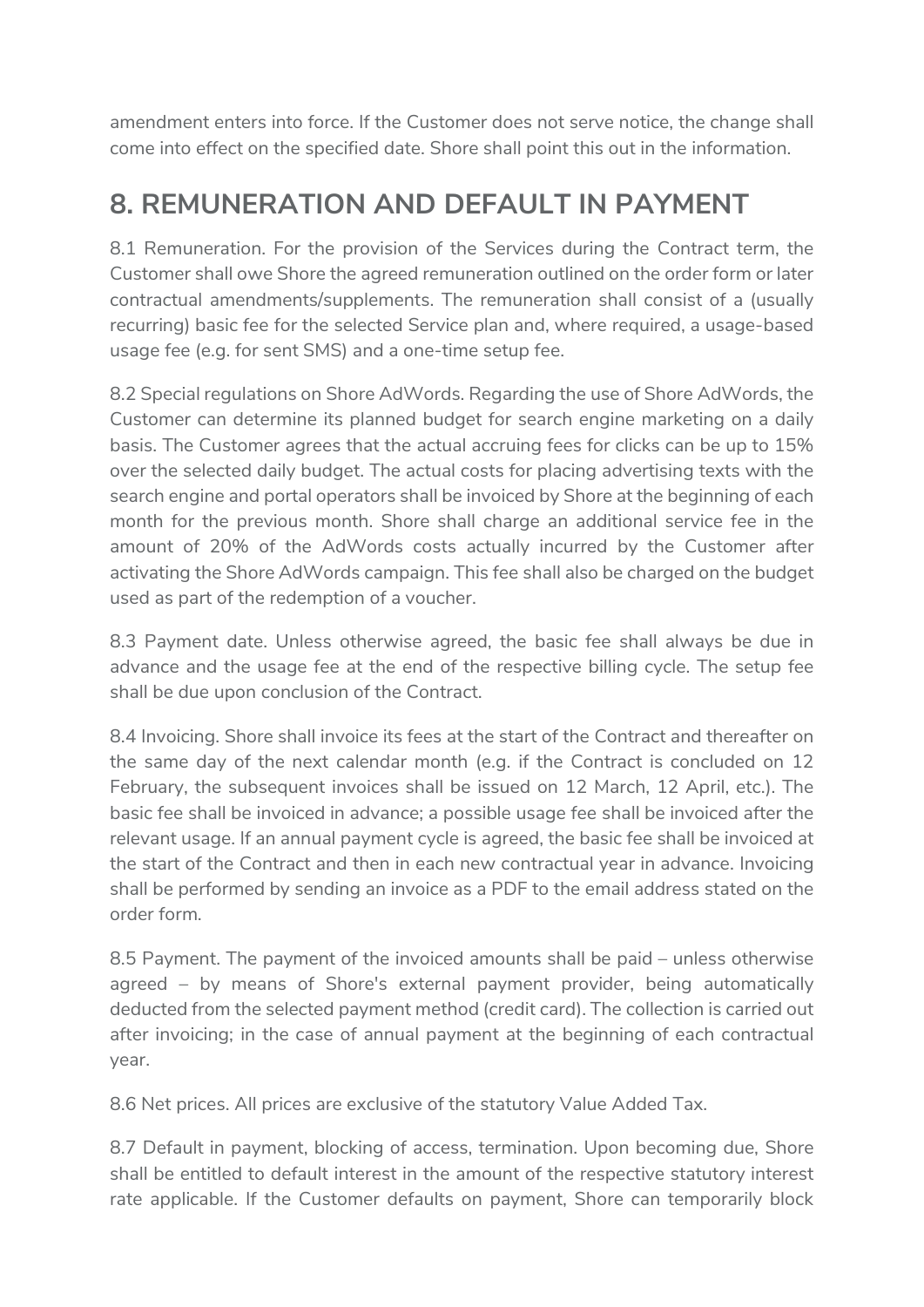access to the provided Services, completely or partially, until payment has been made in full, provided that Shore has issued a corresponding warning and granted an appropriate grace period which has expired without results. During the blockage, the Customer shall have no access to the data saved at Shore. If the Customer defaults in payment of the remuneration or a substantial part thereof for two months, or, alternatively, in the course of a period of more than two calendar months in an amount corresponding to twice the monthly service charge, Shore shall be authorized to terminate the Contract as per extraordinary cancellation.

#### 9. DUTIES AND OBLIGATIONS OF THE CUSTOMER

9.1 The following duties to cooperate shall be the Customer's main duties and must not be classified solely as ancillary duties and obligations.

9.2 The Customer undertakes to provide a qualified contact person besides its representative who is authorized to make or immediately bring about all necessary decisions which are required to render the contractually agreed Service. The Customer undertakes to immediately communicate any changes in contact person (besides its representative).

9.3 Activation. The Customer shall activate the respective Service Plan (individual settings, entry/import of data, implementation of plug-ins) itself and shall be responsible for said Service Plan. This shall also apply if Shore assists the Customer with the activation.

9.4 Shore shall not be liable to effect any changes to Service Plans or Widgets requested by the Customer.

9.5 Legal use. The Customer shall use Shore's Services only in compliance with these contractual provisions, without infringing any third-party rights (e.g. copyrights, intellectual property rights) and while conforming to all applicable laws and regulations. When using the software, the Customer shall particularly comply with the rules on data protection, competition law, copyright law and with any applicable confidentiality obligations; furthermore, the Customer shall not process malicious or unlawful data and shall not abuse Shore's Services in any other way whatsoever.

9.6 Cooperation of the Customer, deadline for cooperation. Many Service Plans bookable by the Customer (e.g. website creation) require the cooperation of the Customer. The Customer undertakes to cooperate free of charge to the required extent during the rendering of the Services by Shore, particularly by providing all the data required for setting up the respective Service (e.g. access data to the website or contact details of the webmaster) and the necessary infrastructure and telecommunication facilities to access the Services. The Customer undertakes to take any cooperative steps in a reasonable time and form, and to observe any agreed deadlines or reasonable deadlines for cooperation set by Shore. Unless agreed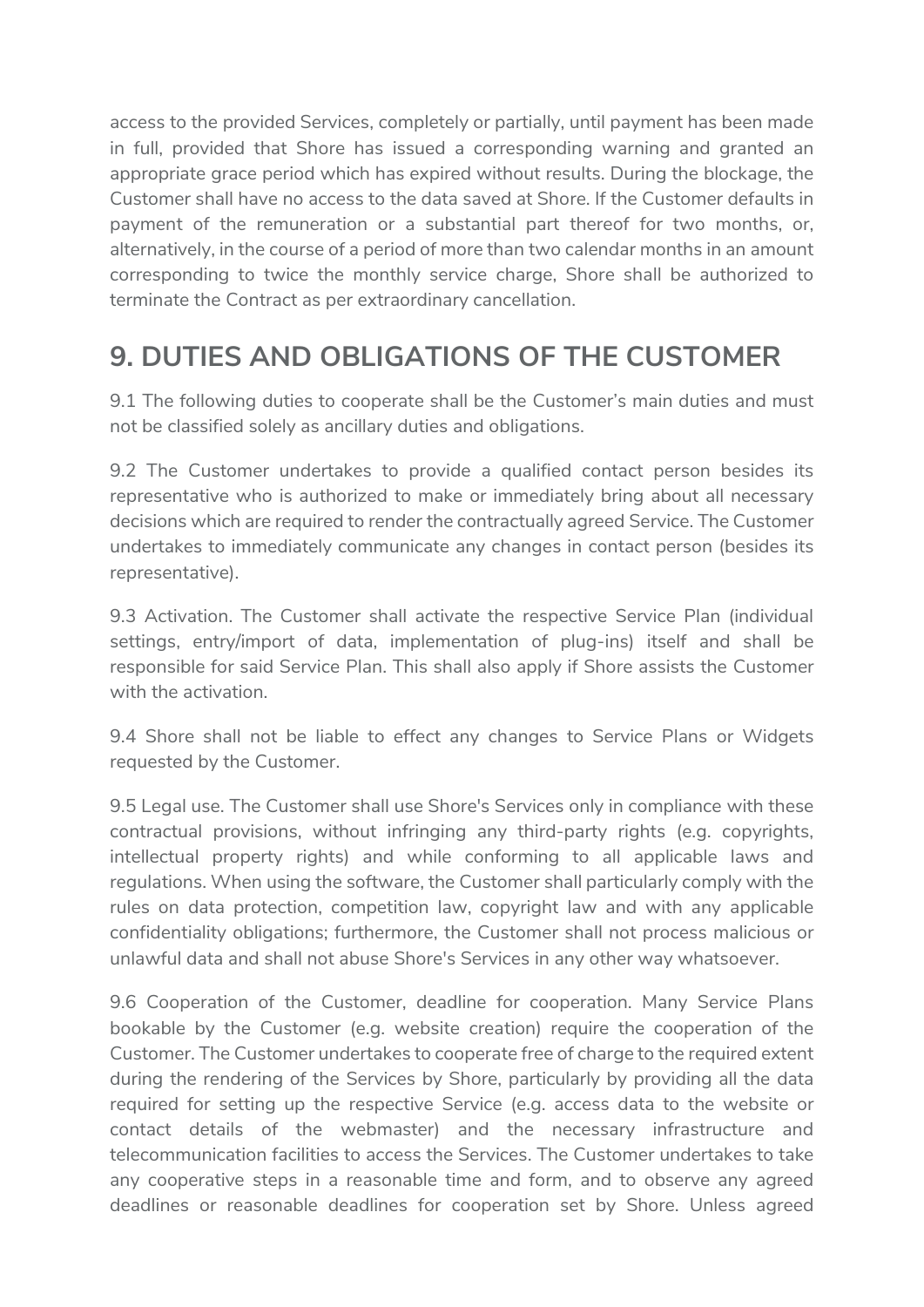otherwise in the Contract, a period of five working days shall be understood as a reasonable deadline/time for collaboration on the part of the Customer. Shore shall not be responsible for delays which result from the Customer's sphere of influence.

9.7 The Customer undertakes to fulfill any technical requirements itself. The Customer shall use the latest version of the Google Chrome or Mozilla Firefox browser to be able to use Shore's offers and functions in an optimum manner. In addition, the use of cookies must be permitted in the settings of the browser used. If the Customer does not fulfill these technical requirements, the use of the Services may be limited in certain circumstances.

9.8 Deemed acceptance. The Customer shall be obliged to accept the final draft of the work (e.g. app or website) created by Shore within five business days, provided that it is free from any material defects. If the Customer does not fulfill this obligation and does not claim any defects, the work shall be deemed accepted by the Customer after this period has expired.

9.9 Security and responsibility of the Customer. The Customer shall maintain reasonable safety standards for the use of the Services by appropriately authorized users. The Customer shall be solely responsible for evaluating the suitability of the Services for its business operations and observing all applicable legal provisions with regard to its data and use of Services.

9.10 Customer wishes and specifications. If it is specified in the Service Specification of a Service Plan that particular Services will be rendered after discussion with the Customer or in accordance with the requests/specifications of the Customer, Shore shall make every effort to implement these agreements, requests and specifications insofar as these can be implemented by Shore with reasonable effort (proportional to the consideration from the Customer). Shore does not guarantee an exact technical implementation of customer requests and is under no obligation to do so, either. For example, when using elements from existing websites of the Customer, Shore will often not be able to exactly reproduce said elements.

9.11 Content provided by the Customer. Some Service Plans (e.g. app or website creation) require the Customer to supply the corresponding content (e.g. images, logos, texts, videos, design wishes, legal notice, etc.); Shore will then process said content and/or publish it within the scope of providing its Services. The Customer undertakes to make the respective required content available to Shore in a reasonable time and in Shore's prescribed market-standard format. The content provided by the Customer shall not be checked, legally verified, and also not proofread by Shore. Shore shall also not produce, edit, or make available texts, images, videos, graphics, or logos (unless required for the technical implementation of the Service).

9.12 Rights of use over content provided by the Customer. The rights of use over the content provided by the Customer shall remain with the Customer. Shore shall be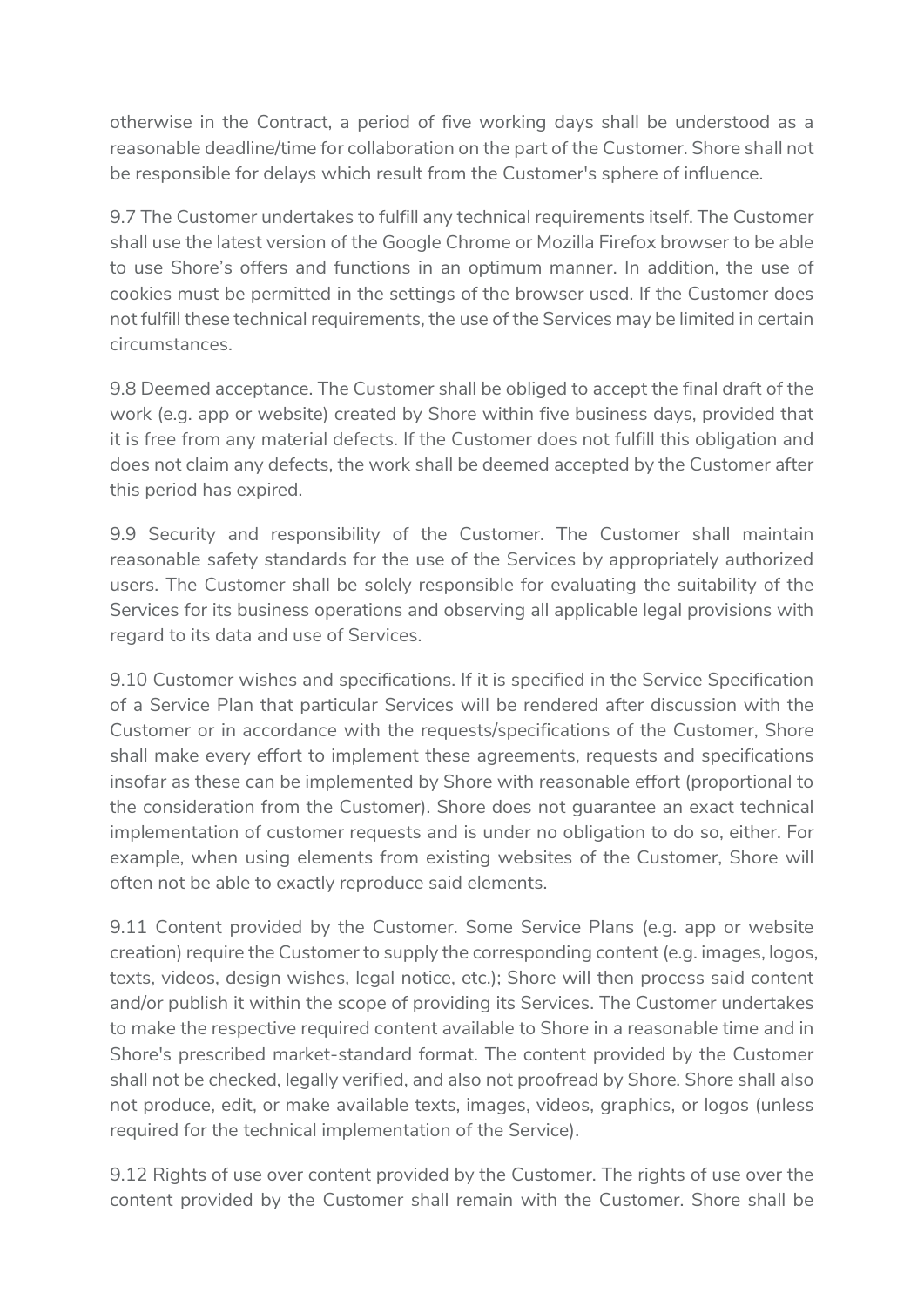entitled to use the content provided by the Customer, particularly by copying, editing, distributing, making publicly accessible or publicly reproducing such content in any other way, provided this is required or reasonable within the scope of the provision of the Services. To this end, the Customer shall grant Shore the non-exclusive, transferable, sub-licensable and geographically unrestricted right to use the content provided by the Customer during the term of the Contract.

9.13 Responsibility for content provided by the Customer. The Customer shall be solely responsible for the content which it makes available to Shore and/or which is used by Shore at the initiative of the Customer within the scope of the provision of the Services. The Customer must ensure that it possesses all intellectual and industrial property rights and copyrights in the provided content (e.g. trademark rights, name rights, design rights and copyrights) to the extent this is required for the provision of Services by Shore. The Customer also undertakes to refrain from making any content available which violates statutory prohibitions, is deemed to be immoral (in particular, pornographic, racist, xenophobic, right-wing extremist or any other reprehensible content) or violates the rights of third parties (in particular, general rights of personality). Shore shall expressly assume no responsibility for the violation of intellectual/industrial property rights of third parties, nor shall Shore be responsible for violations of statutory prohibitions, morality or of the rights of third parties through the content made available by the Customer.

9.14 Emails and text messages. The customer shall send newsletters, text messages, emails and other communications via the Services only to those recipients who have given their legal consent, or – if applicable – in cases where the requirements of the relevant law against unfair competition are met. When in doubt, the customer shall obtain information about the legal permissibility of any electronic communication.

9.15 Required information. The customer is legally the provider and operator of the websites, in which he/she integrates Widgets of Shore. Shore performs its work in this respect as a technical service provider only. The customer shall ensure that the legally required information is provided, for instance the legal notice and the privacy policy. The customer shall also ensure that emails and other communications contain all mandatory information.

9.16 Backups. The Customer is obliged to retain copies of the data that it introduces into the system, and to regularly make backup copies of the data collected using the Shore Service. In the event that the Customer violates its obligation to maintain proper data backups, Shore's liability for any data loss shall be limited to those damages which would have occurred even if the Customer had performed proper regular backups.

9.17 System requirements. Unless otherwise permitted by Shore, the Customer must use the latest desktop browser version of Internet Explorer, Apple Safari, Google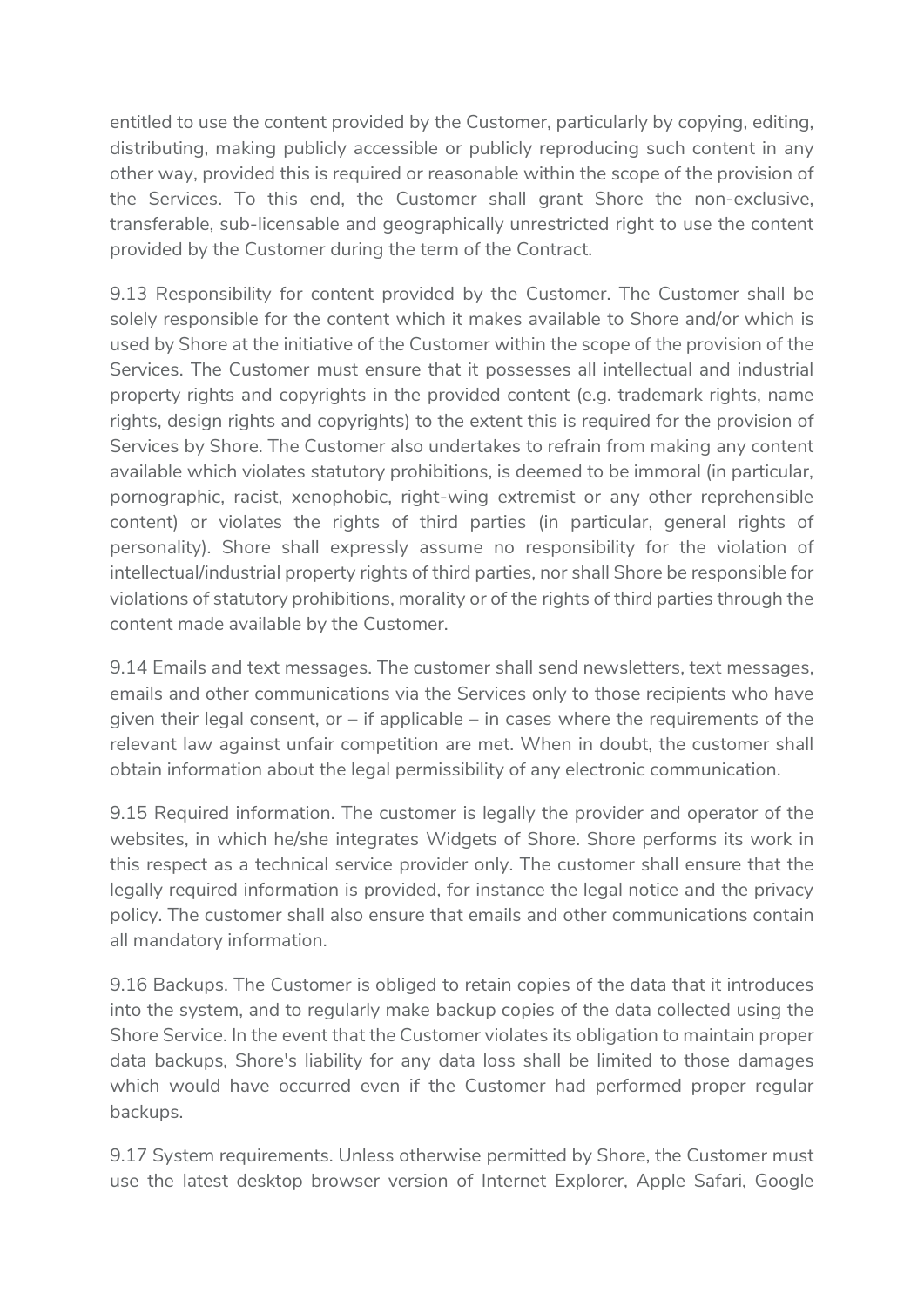Chrome or Firefox. Further system requirements may result from the user documentation.

9.18 Tax-relevant data. The customer shall be responsible for storing data in accordance with legal requirements (in particular the requirements of commercial and tax law).

9.19 Payment services. All payment services shall be exclusively provided by an external payment service provider and be subject to its general terms and conditions. The Customer agrees to provide Shore with complete information about itself and its company to enable Shore to use the services provided by this third-party entity. At the same time, the Customer authorizes Shore to transmit this information as well as any transaction data created through its use of these payment services to the payment service provider.

9.20 End-customer relationship. The Customer shall be responsible for structuring the legal relationship between the end-customer and itself, and for the corresponding Contract conclusion in respect to the provision of its Services.

### 10. CUSTOMER DATA AND DATA PROTECTION

10.1 Customer Data. Data concerning end-customers which is (i) passed on by the Customer to Shore (e.g. email, name, address, and other information), (ii) provided by the Customer to Shore for import (e.g. data exports from other systems), and (iii) generated by the Shore Services (e.g. booking requests, appointments or chat content) (jointly "Customer Data") corresponds to the Customer. Shore shall act solely as a technical service provider in this regard and treat such Customer Data as confidential. However, Shore shall be entitled to use Customer Data – also beyond the end of the Contract – in aggregated or statistical form for error analysis and further development of the software functions or for benchmarking.

10.2 Commissioned data processing. If the Customer Data is classified as personal data, the following shall be deemed to apply: Subject to the provisions under Clause 10.1 (iii) above, Shore shall process Customer Data solely for providing the contractual Services on behalf of and pursuant to the customer's instructions. Shore shall take appropriate technical and organisational measures to protect the Customer Data. Regarding its relationship with Shore, the Customer shall remain solely responsible for ensuring compliance with data protection rights and the legality of the collection, processing and use of Customer Data in accordance with statutory provisions. In particular, the customer shall obtain any necessary approval and provide a privacy notice.

10.3 Transaction data. In cases in which Shore's Services include the use of payment services provided by an external payment service provider, the corresponding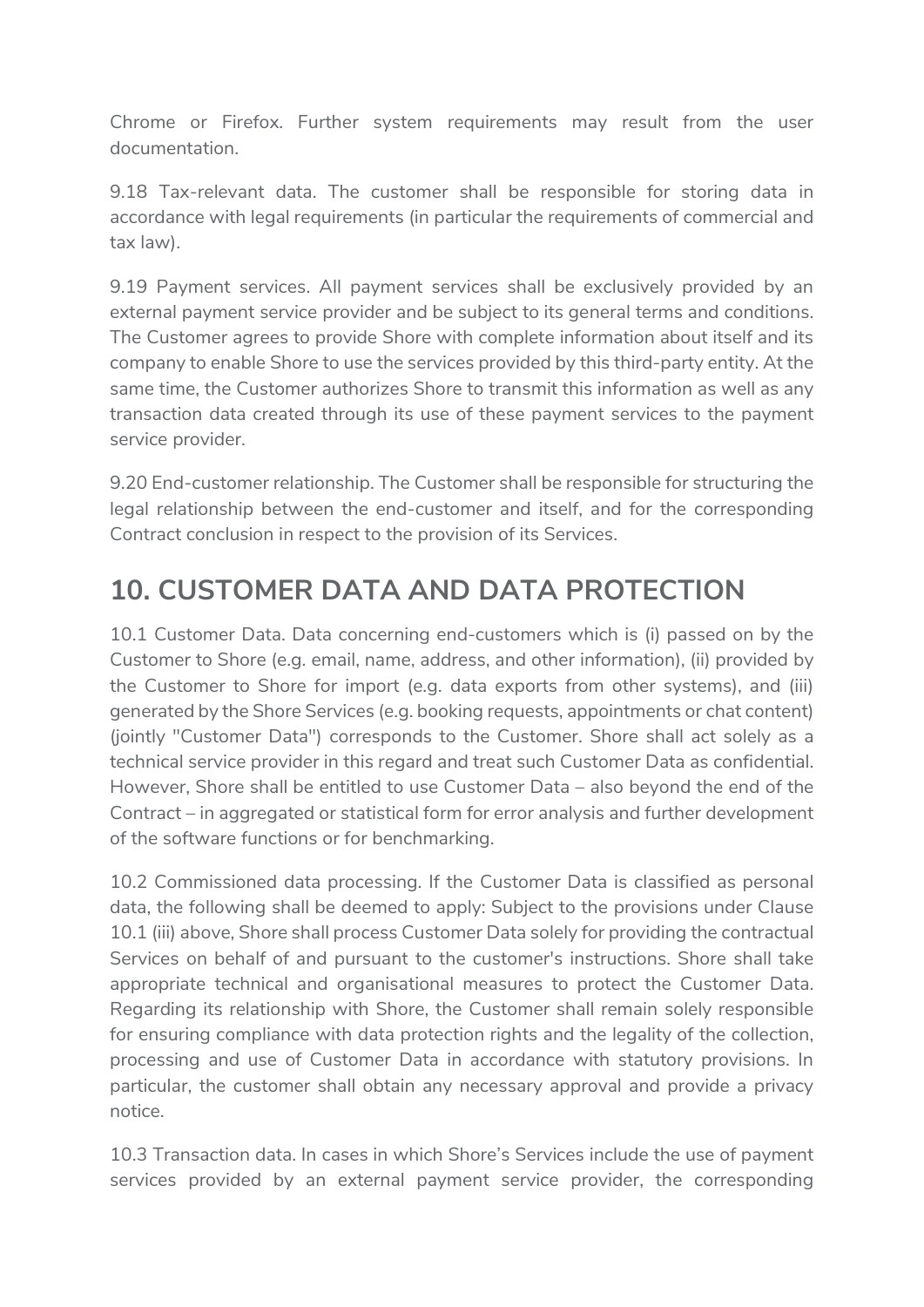transaction data shall be stored solely by this payment service provider and not by Shore.

### 11. LIABILITY FOR DEFECTS

11.1 Freedom from defects and quality. Shore shall provide the Services owed under the Contract free from material and legal defects, provided that not only service contract components are concerned. The Services shall be deemed free from defects if they have the agreed-upon quality and are suitable for the purposes laid out in the Contract. The software provided under the Contract satisfies the criterion of practical suitability and is of a quality typical for software of this type. A negligible reduction in quality shall not be considered. Claims due to any functional impairments or service interruptions shall be excluded if these malfunctions result from (i) incorrect or inadequate use of the Services (such as misuse in disregard of instructions contained in the user documentation) or (ii) use of the Services within a system environment and/or in combination with hardware, software or technical infrastructure which are defective or do not correspond to the requirements indicated by Shore to the Customer. The obligation to remove any defects in the software provided under this Contract does not include its adaptation to changing operating conditions nor to technical and operational developments such as a change in the information technology environment, in particular a change in the hardware or operating systems (e.g. new mobile devices or operating systems), adaptation to the functionality of competing products or establishing compatibility with new data formats.

11.2 Customer specifications. The Customer has verified before conclusion of the Contract that the specifications of the software meet its wishes and needs. It is aware of the essential operating features and conditions of the software.

11.3 Correction of defects. The Customer shall immediately report any defects in the Services to Shore and explain the particular circumstances which led to them occurring. Shore shall remedy the defect within a reasonable period. In the case of software defects, Shore shall be entitled to show the Customer temporary workaround options and to remedy the defect at a later moment by means of a software adaptation, provided this can be deemed reasonably acceptable for the Customer.

11.4 Deadlines. Deadlines set by the Customer must be in written form to be effective. There must be a reasonable grace period.

11.5 Initial defects. The strict no-fault liability of Shore for initial defects is hereby excluded. The fault-based liability of Shore shall remain unaffected.

11.6 Liability for hardware defects. Unless expressly otherwise agreed, the customer's claims for defects when purchasing hardware shall comply with the statutory provisions, with the following modifications: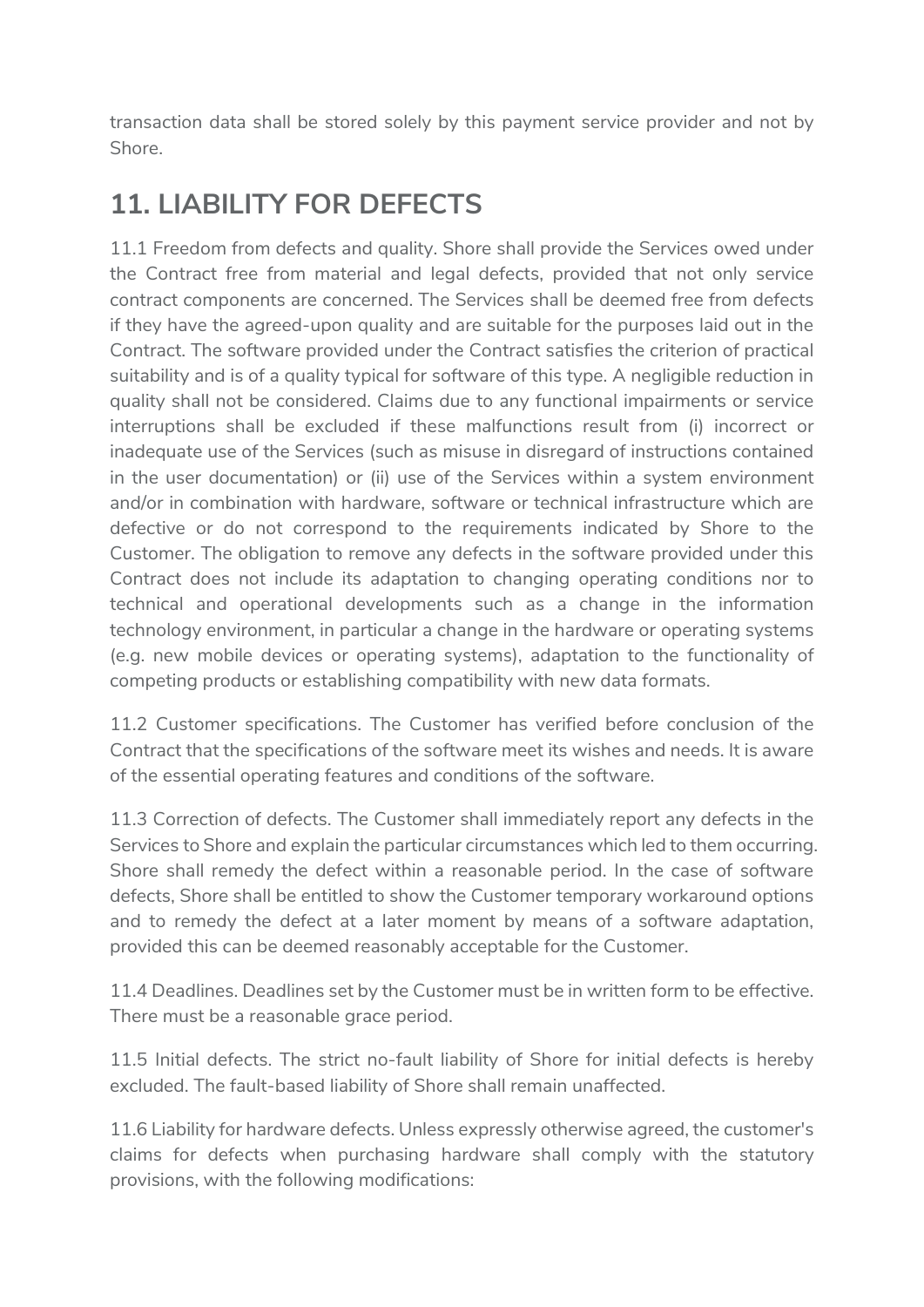(a) With regard to the quality of the Services, only Shore's own information and the manufacturer's product descriptions are binding; public promotions and statements or other advertising of the manufacturer or third parties do not have a binding effect.

(b) The Customer undertakes to have a knowledgeable person inspect the goods according to commercial regulations immediately after delivery or from the moment it has been made accessible to him/her, and to immediately notify Shore of any defects identified, providing a detailed description of the identified defects. The purchaser shall thoroughly test each module for usability in the specific situation before they begin using it productively. This shall also apply for programs which the purchaser receives within the scope of the warranty and a maintenance contract. This shall also apply for hidden defects identified later, from the time they are discovered. In the event of a violation of the obligation to inspect and give notice of defects, the assertion of warranty claims shall be excluded.

(c) If defects are discovered, Shore shall guarantee at its discretion warranty through rectification or replacement (supplementary performance). In the case of rectification, Shore is not obliged to bear the increased costs which result from bringing the goods to a place other than the place of performance, unless the act of bringing the goods to such other place corresponds to the proper use of the goods.

(d) If two attempts to remove the deficiency have been unsuccessful, the Customer shall have the choice of demanding a reduction or withdrawing from the Contract.

(e) The warranty period shall be one year after delivery of the goods.

11.7 Statute of limitations. The right to claim for defects shall expire within 12 months. This shall not apply in the event of claims for damages and compensation for which Shore is liable by law.

11.8 Legal regulation. Apart from that, the applicable statutory rules for liability for defects shall apply.

Any other liability on Shore's part shall be excluded regardless of its alleged legal basis, except where Shore is legally liable for damages, including, but not limited to cases of injuries caused to the life, limb or health of a person, the undertaking of a warranty, the fraudulent concealment of a defect, or as provided by the applicable product liability law.

## 12. INDEMNIFICATION OBLIGATION OF THE **CUSTOMER**

If Shore is made liable by third parties (including public authorities) for any illegal content, violation of intellectual/industrial property rights or copyrights, or other reasons from the Customer's sphere of influence (as a third-party or co-disturber), for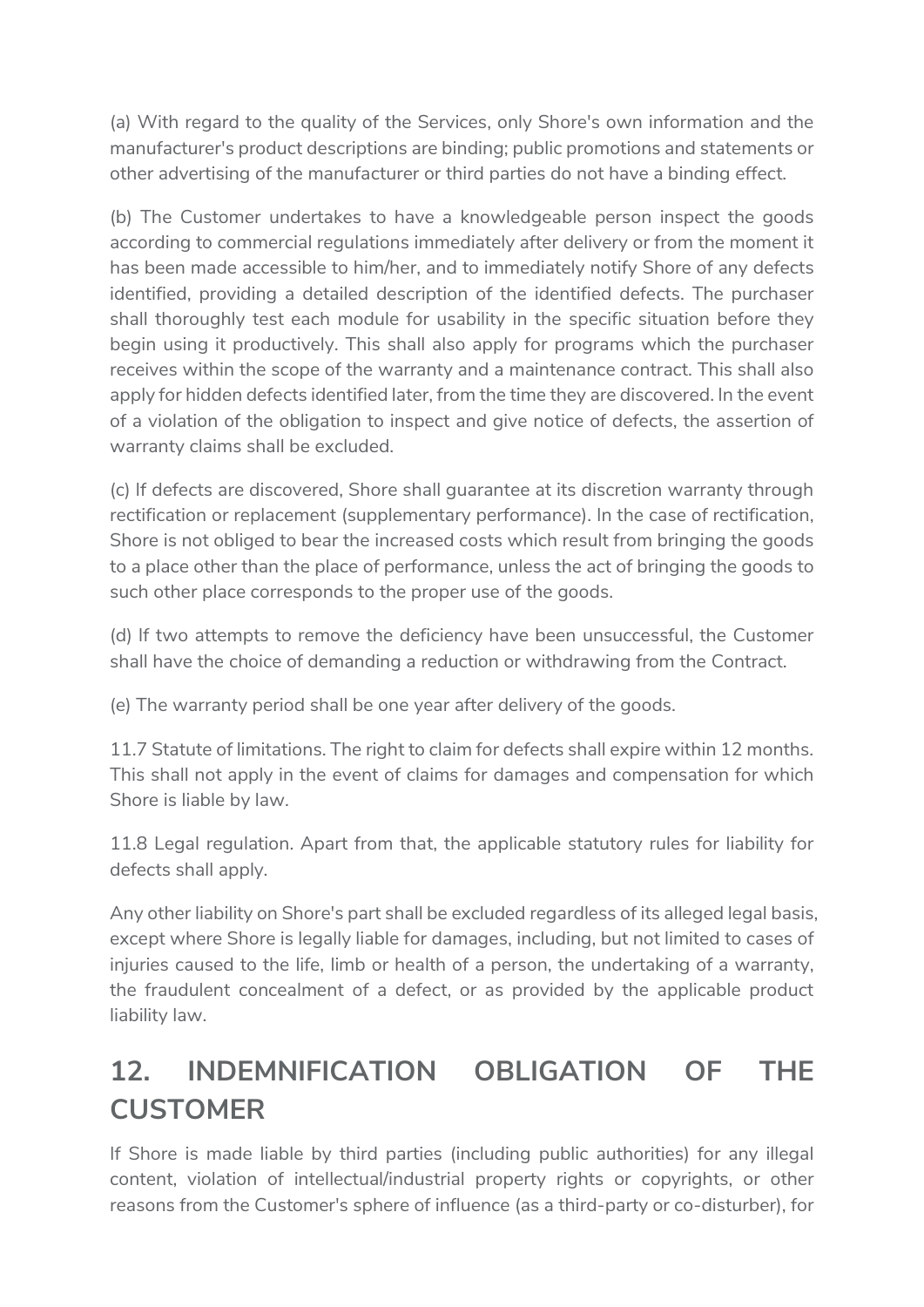example by seeking an injunction, revocation, correction, payment of damages or otherwise, or if third parties assert claims against Shore concerning legal violations, alleging that the Customer failed to fulfill its statutory or contractual obligations (e.g. by sending emails and thereby infringing data protection or competition laws or by failing to include mandatory information), the Customer shall be obligated to indemnify Shore for any and all damages, disadvantages and costs (including reasonable legal fees incurred for legal defense). The Customer is furthermore obliged to support Shore in any possible way to avert such claims.

#### 13. LIMITATION OF LIABILITY

13.1 Exclusion of liability in certain cases. Shore shall only pay damages or reimburse futile expenses regardless of their legal basis (e.g. arising from obligations created by legal transactions and obligations similar to legal transactions, due to material and legal defects, breach of duty and torts) to the following extent:

(a) Liability in the case of intent and under a guarantee shall be unrestricted,

(b) In the case of gross negligence, Shore shall be liable in the amount of typical damage that was foreseeable upon conclusion of contract.

(c) In the case of minor negligent violation of cardinal obligations which jeopardizes the fulfilment of the purpose of the contract, or the violation of obligations which are essential prerequisites for the proper execution of this contract and the fulfillment of which the Customer must be able to reply on (e.g. complete loss of Customer data without any possibility of reconstructing old data), Shore shall be liable for all claims resulting from and in connection with the contract as a whole in the amount of the typical damage that was foreseeable upon conclusion of contract.

Shore shall be entitled to raise the objection of contributory negligence. The Customer shall have the particular obligation to carry out data backups and to protect itself against malware according to the current state of technology.

Any other liability on Shore's part shall be excluded regardless of its alleged legal basis, except where Shore is legally liable for damages, including, but not limited to cases of injuries caused to the life, limb or health of a person, the undertaking of a warranty, the fraudulent concealment of a defect, or as provided by the applicable product liability law.

13.2 No guarantees. All guarantees given by Shore must be in writing and shall only be interpreted as such if they are explicitly referred to as "Guarantees".

13.3 Limitation on the amount. In cases where Clause 13.1 (c) applies, Shore shall only be liable for damages that can be typically foreseen with this type of Contract, and in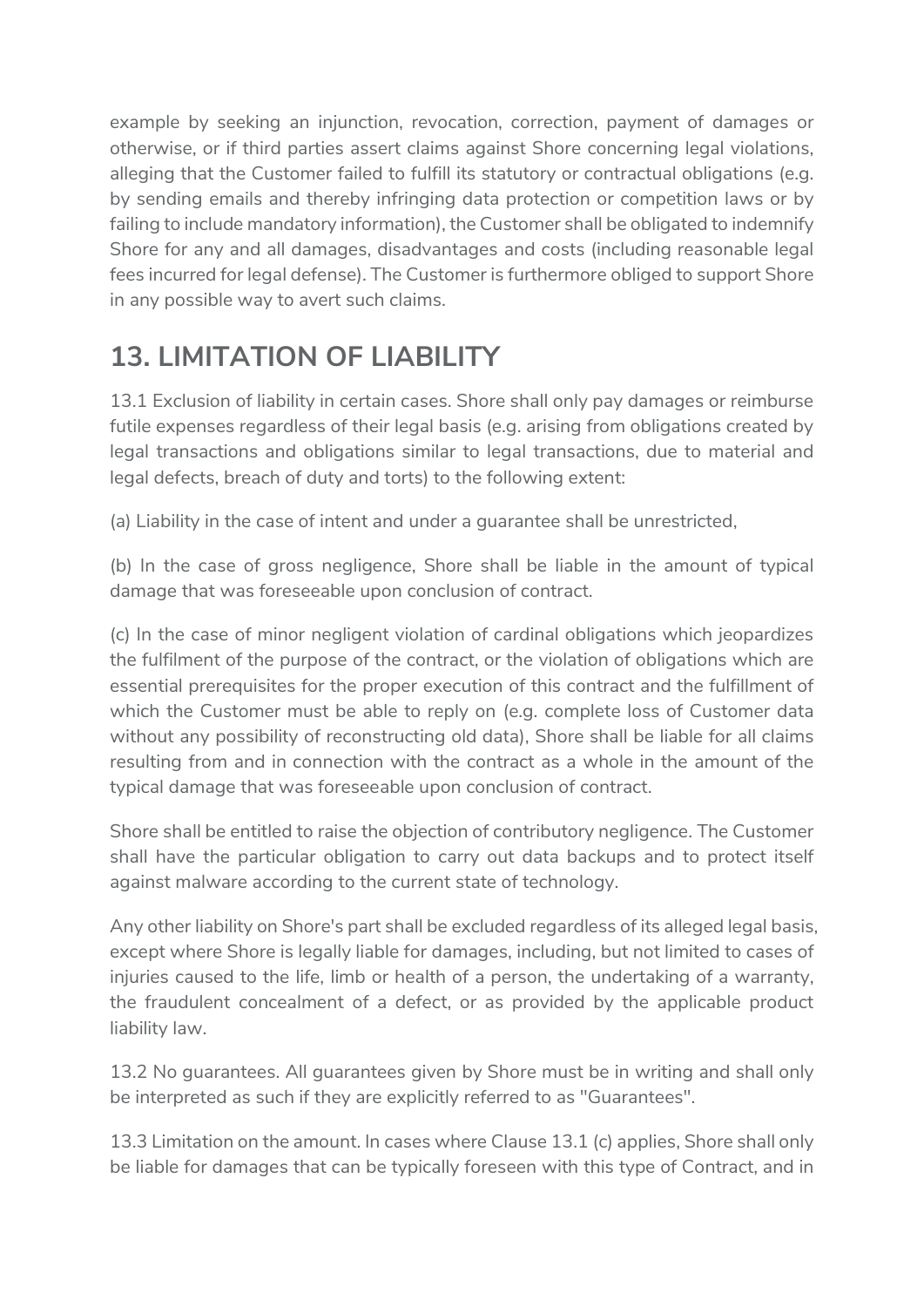any case limited to an amount which corresponds to the consideration that Shore has received from such a Customer in the last twelve months.

13.4 Employees and agents of Shore. The limitations of liability contained in Clause 13 shall also apply to claims against employees and agents of Shore.

### 14. CONTRACT TERM AND TERMINATION

14.1 Term. This Contract shall take effect with the bilateral signing of the order form (cf. Clause 1.3) and shall have, unless otherwise agreed, an initial duration of 12 months, which will be extended subsequently for further periods of 12 months (extension period), unless it is terminated by Shore or the Customer with notice of one month before the end of the initial or an extended term.

14.2 Form. Services can be cancelled in writing, by fax or email. Terminations on behalf of the Customer shall be sent by email to service@shore.com.

14.3 Extraordinary termination. The right to an extraordinary termination shall remain unaffected. A good cause which entitles Shore to extraordinary termination shall exist in particular when the Customer sends illegal advertising emails using the Services, allows third parties to use the Services or uses the Services for third parties (c.f. Clause 1.9).

14.4 Data at the end of the Contract term. At the end of the Contract term, the Customer shall no longer be able to access its Customer data. It is the Customer's responsibility to export any Customer Data before the end of the Contract term using the export function of the Shore software and to store it for further use. Shore has no obligation to hand over Customer data beyond that point (e.g. providing an SQL dump or in any specific format). Shore shall delete the Customer data at the end of the Contract term, unless Shore is legally required to store it. If the data elimination is possible only with disproportionate effort (e.g. in backups), Shore can instead block access to such Customer data in compliance with data protection norms.

#### 15. CONFIDENTIALITY

15.1 Shore and the Customer undertake to protect all information, data and documentation that they gain access to before and within the scope of fulfilling the Contract and that have either been designated as confidential or are deemed to be confidential in accordance with the circumstances of their passing on or their content, including all records and copies created for this purpose and this Contract (jointly "Confidential Information") for an unlimited time in the manner that they protect their own equivalent confidential information, or at least treat them as confidential with the due care of a prudent merchant. Passing on information to third parties is only permitted if this is required to exercise rights or to fulfill the Contract, and such third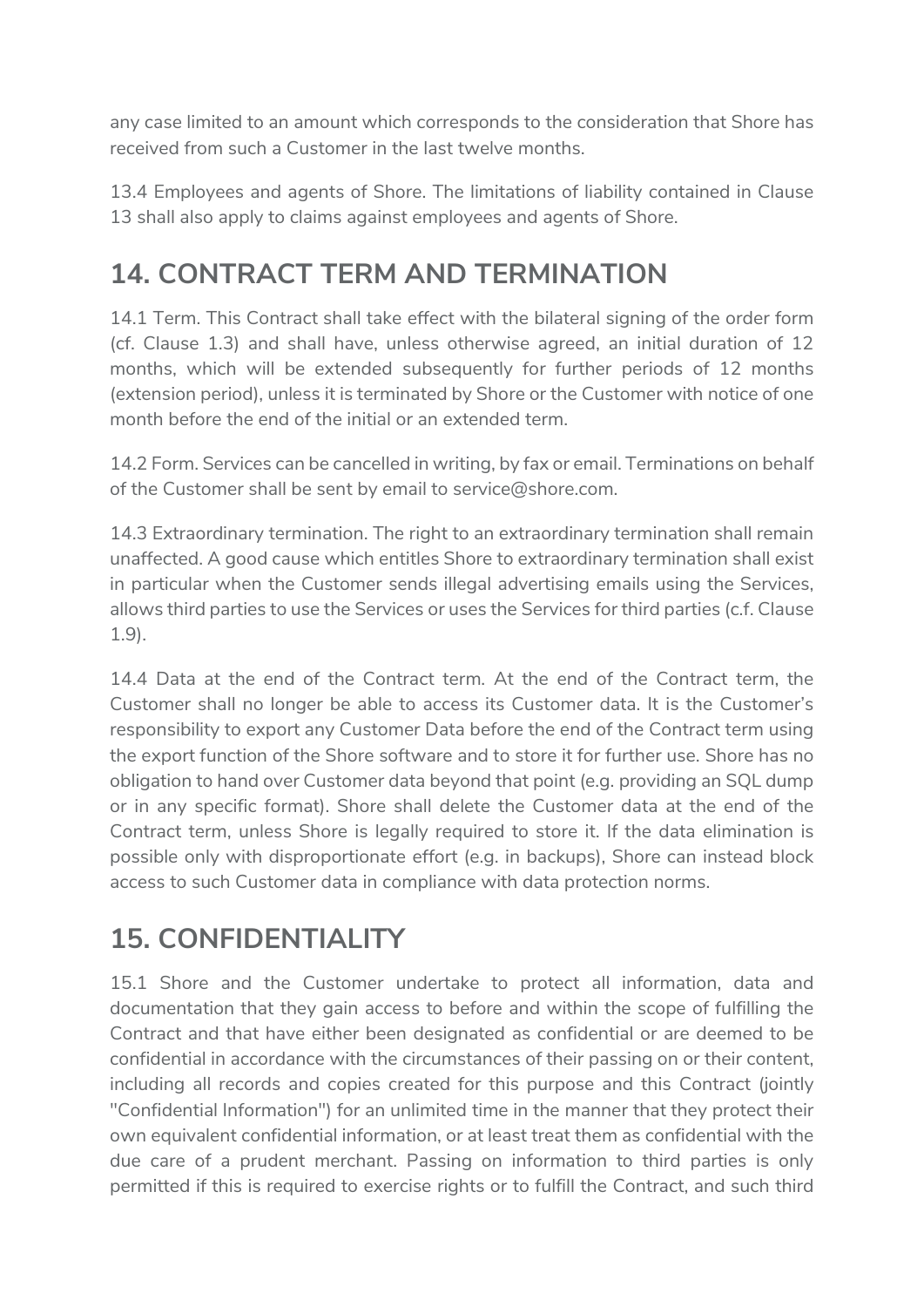parties are subject to largely similar confidentiality obligations as those regulated herein.

15.2 Clause 15.1 shall not apply if Confidential Information (i) is publicly available at the time of the disclosure without prior infringing activity or omission contrary to duty on the part of the receiving party; (ii) was already in the possession of or known by the receiving party; (iii) was legally disclosed without constraints to the receiving party by another person; (iv) has been developed by the receiving party without access to any Confidential Information of the disclosing party; or (v) must be disclosed due to an administrative order in accordance with statutory or regulatory provisions or due to a legally binding court ruling.

15.3 Neither of the Parties shall use the name of the respective other party in advertising or similar activities without their prior consent. However, Shore shall be authorized to use the Customer's name in customer reference lists, or within the scope of its marketing activities.

#### 16. FINAL PROVISIONS

16.1 Transfer of Contract. The customer may not assign or transfer the Contract or contractual rights or duties to third parties without Shore's prior written consent. Shore shall be entitled to transfer the contractual relationship with the customer to any company affiliated with Shore.

16.2 Amending the Contract and the GTC. Shore shall be authorized to modify the content of the existing Contract as well as these General Terms and Conditions with the Customer's consent. Such consent shall be deemed to have been given if the Customer does not object to a change within four weeks of receiving the corresponding notification. Shore shall announce the planned change to the existing Contract (in particular price adjustments) as well as to these GTC in a timely manner, i.e. at least four weeks in advance. Within the scope of a notification of change, Shore commits itself to draw the Customer's attention to the consequences of a failure to object thereto. If fundamental rights of the Customer or fundamental obligations of Shore to the Customer were more than just minimally affected by a planned change to the existing Contract or these GTC to the detriment of the Customer, Shore shall enable the Customer to withdraw from the Contract through early termination before the effective date of the change. In such cases of extraordinary termination, Shore shall refund proportionally any fees paid in advance by the Customer for the period after the termination date.

16.3 Declarations. Unless otherwise provided for, notifications and declarations can only be made in writing (e.g. by email). Shore can use the customer's email address indicated on the order form for this purpose. The customer agrees to inform Shore of any changes thereto without undue delay.